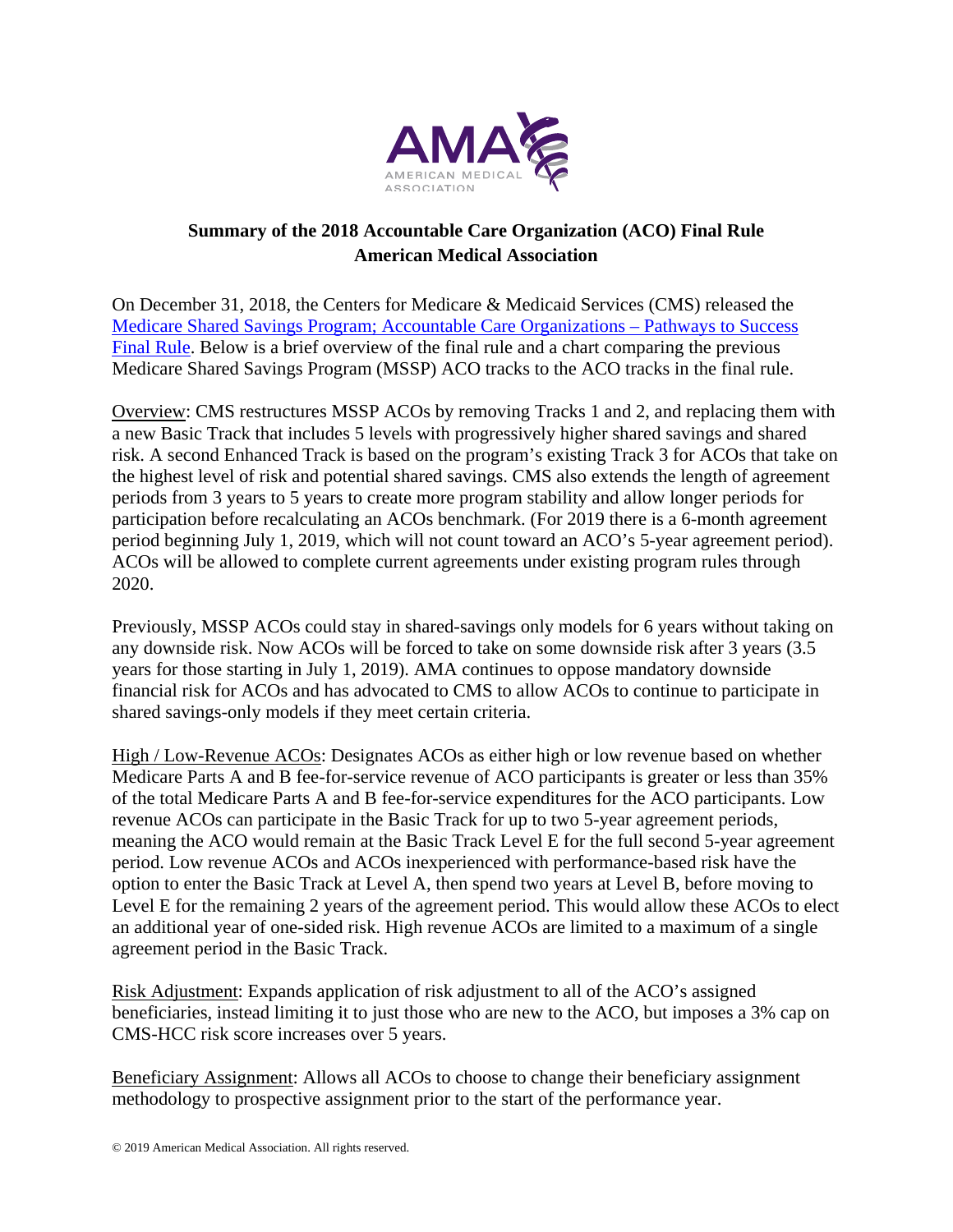Waivers: CMS finalized additional flexibilities for ACOs, including new beneficiary incentive programs, telehealth services, and broader access to the program's existing skilled nursing facility 3-day rule waiver.

Quality Measures: In the 2019 Medicare Physician Fee Schedule Final Rule, CMS reduced the number of quality measures from 31 to 23 measures for ACOs.

Quality Payment Program: Participants in ACOs that qualify as Advanced Alternative Payment Models (APMs) will receive a 5% lump sum payment annually until 2022. Participants in ACOs that do not qualify as Advanced APMs will be considered a Merit-Based Incentive Payment System (MIPS) APM and have their MIPS scores determined based on their ACO participation.

|                                                        | <b>Track 1</b>                                              | <b>Basic Track Levels A&amp;B</b>                                                                                   |
|--------------------------------------------------------|-------------------------------------------------------------|---------------------------------------------------------------------------------------------------------------------|
| <b>Agreement Period</b>                                | 3-years                                                     | 5-years progressing through<br><b>Basic Track levels A-E</b>                                                        |
| <b>Risk</b>                                            | Upside risk only                                            | Upside risk only                                                                                                    |
| <b>Shared Savings Rate</b>                             | Up to $50\%$                                                | Up to $40\%$                                                                                                        |
| <b>Beneficiary Assignment</b>                          | Prospective assignment with<br>retrospective reconciliation | Can choose to change<br>beneficiary assignment to<br>prospective assignment at the<br>start of the performance year |
| <b>Beneficiary Incentive</b><br><b>Program Allowed</b> | N <sub>0</sub>                                              | Yes (optional)                                                                                                      |
| <b>Advanced APM?</b>                                   | N <sub>0</sub>                                              | N <sub>o</sub>                                                                                                      |

Track 1 Comparison

*(Continued on next page)*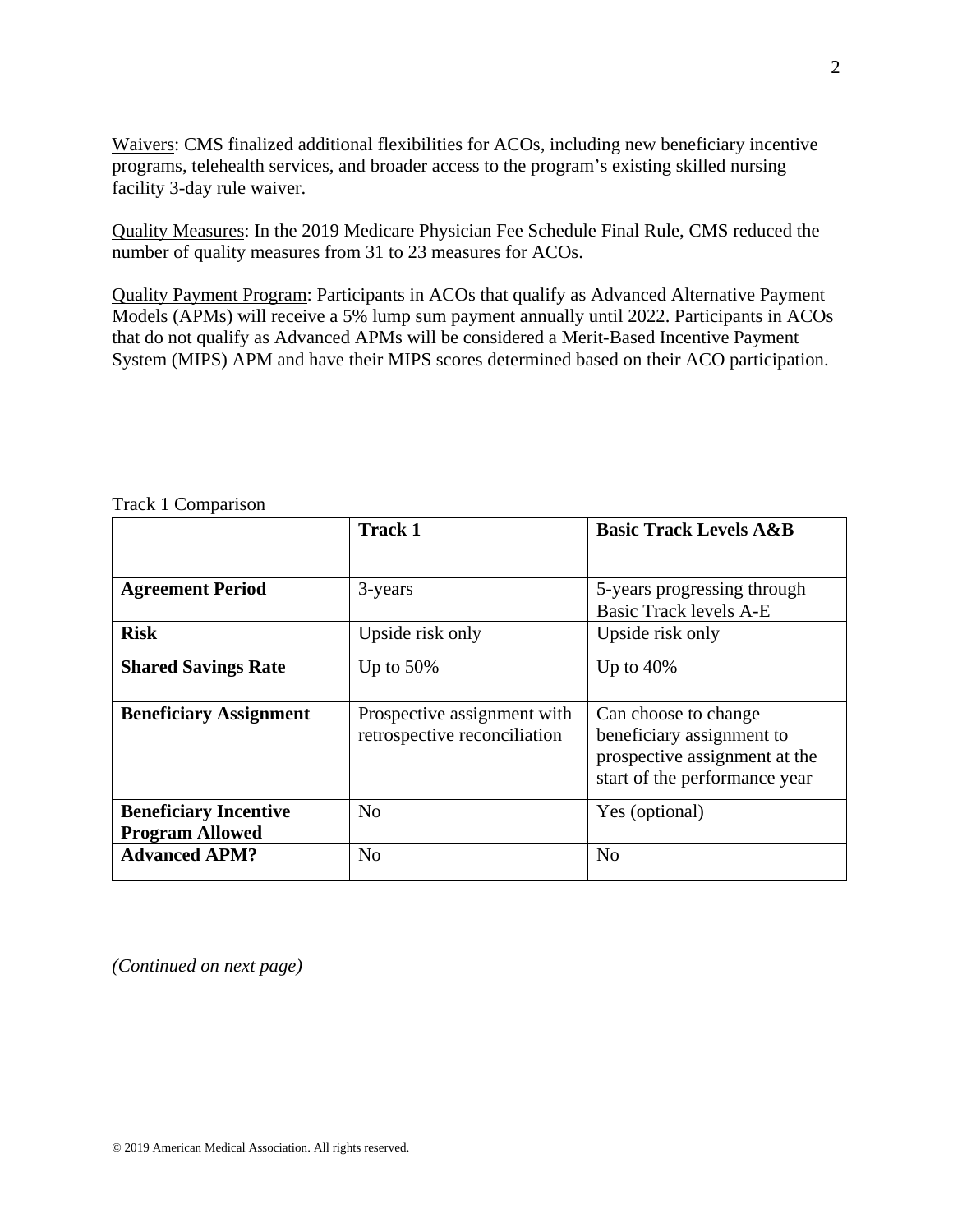Track 1+ Comparison

|                               | Track 1+                   | <b>Basic Track Level E</b>      |
|-------------------------------|----------------------------|---------------------------------|
| <b>Agreement Period</b>       | 3 years                    | 5 years                         |
| <b>Risk</b>                   | Two-sided                  | Two-sided                       |
| <b>Shared Savings Rate</b>    | Up to $50\%$               | Up to $50\%$                    |
| <b>Shared Loss Rate</b>       | Fixed 30% shared loss rate | Loss sharing rate of 30% not to |
|                               |                            | exceed the percent of revenue   |
|                               |                            | specified in the revenue-based  |
|                               |                            | nominal amount standard under   |
|                               |                            | the Quality Payment Program     |
|                               |                            | (currently 8%), capped at a     |
|                               |                            | percentage of the updated       |
|                               |                            | benchmark that is 1% higher     |
|                               |                            | than the expenditure-based      |
|                               |                            | nominal amount standard         |
|                               |                            | (currently 4%)                  |
| <b>Beneficiary Assignment</b> | Prospective assignment     | Can choose to change            |
|                               |                            | beneficiary assignment to       |
|                               |                            | prospective assignment at the   |
|                               |                            | start of the performance year   |
| <b>Beneficiary Incentive</b>  | N <sub>o</sub>             | Yes (Optional)                  |
| <b>Program Allowed</b>        |                            |                                 |
| <b>Advanced APM?</b>          | Yes                        | Yes                             |
|                               |                            |                                 |

*(Continued on next page)*